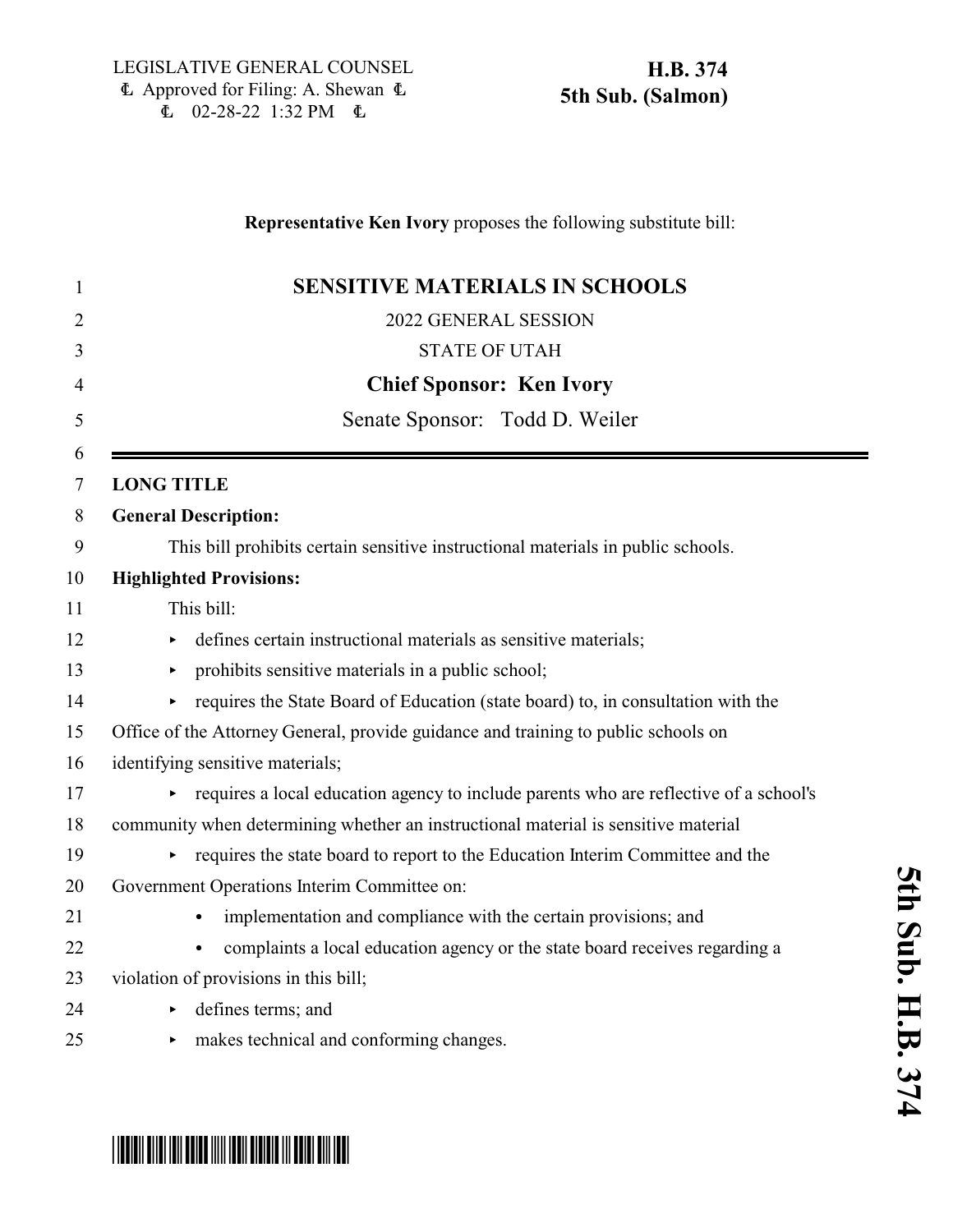# **5th Sub. (Salmon) H.B. 374 02-28-22 1:32 PM**

<span id="page-1-0"></span>

| 26 | <b>Money Appropriated in this Bill:</b>                                                        |
|----|------------------------------------------------------------------------------------------------|
| 27 | None                                                                                           |
| 28 | <b>Other Special Clauses:</b>                                                                  |
| 29 | None                                                                                           |
| 30 | <b>Utah Code Sections Affected:</b>                                                            |
| 31 | <b>AMENDS:</b>                                                                                 |
| 32 | 53E-4-202, as last amended by Laws of Utah 2021, Chapters 84 and 345                           |
| 33 | 53E-4-403, as last amended by Laws of Utah 2019, Chapter 186                                   |
| 34 | <b>ENACTS:</b>                                                                                 |
| 35 | 53G-10-103, Utah Code Annotated 1953                                                           |
| 36 |                                                                                                |
| 37 | Be it enacted by the Legislature of the state of Utah:                                         |
| 38 | Section 1. Section 53E-4-202 is amended to read:                                               |
| 39 | 53E-4-202. Core standards for Utah public schools.                                             |
| 40 | (1) (a) In establishing minimum standards related to curriculum and instruction                |
| 41 | requirements under Section 53E-3-501, the state board shall, in consultation with local school |
| 42 | boards, school superintendents, teachers, employers, and parents implement core standards for  |
| 43 | Utah public schools that will enable students to, among other objectives:                      |
| 44 | (i) communicate effectively, both verbally and through written communication;                  |
| 45 | (ii) apply mathematics; and                                                                    |
| 46 | (iii) access, analyze, and apply information.                                                  |
| 47 | (b) Except as provided in this public education code, the state board may recommend            |
| 48 | but may not require a local school board or charter school governing board to use:             |
| 49 | (i) a particular curriculum or instructional material; or                                      |
| 50 | (ii) a model curriculum or instructional material.                                             |
| 51 | (2) The state board shall, in establishing the core standards for Utah public schools:         |
| 52 | (a) identify the basic knowledge, skills, and competencies each student is expected to         |
| 53 | acquire or master as the student advances through the public education system; and             |
| 54 | (b) align with each other the core standards for Utah public schools and the                   |
| 55 | assessments described in Section 53E-4-303.                                                    |
| 56 | (3) The basic knowledge, skills, and competencies identified pursuant to Subsection            |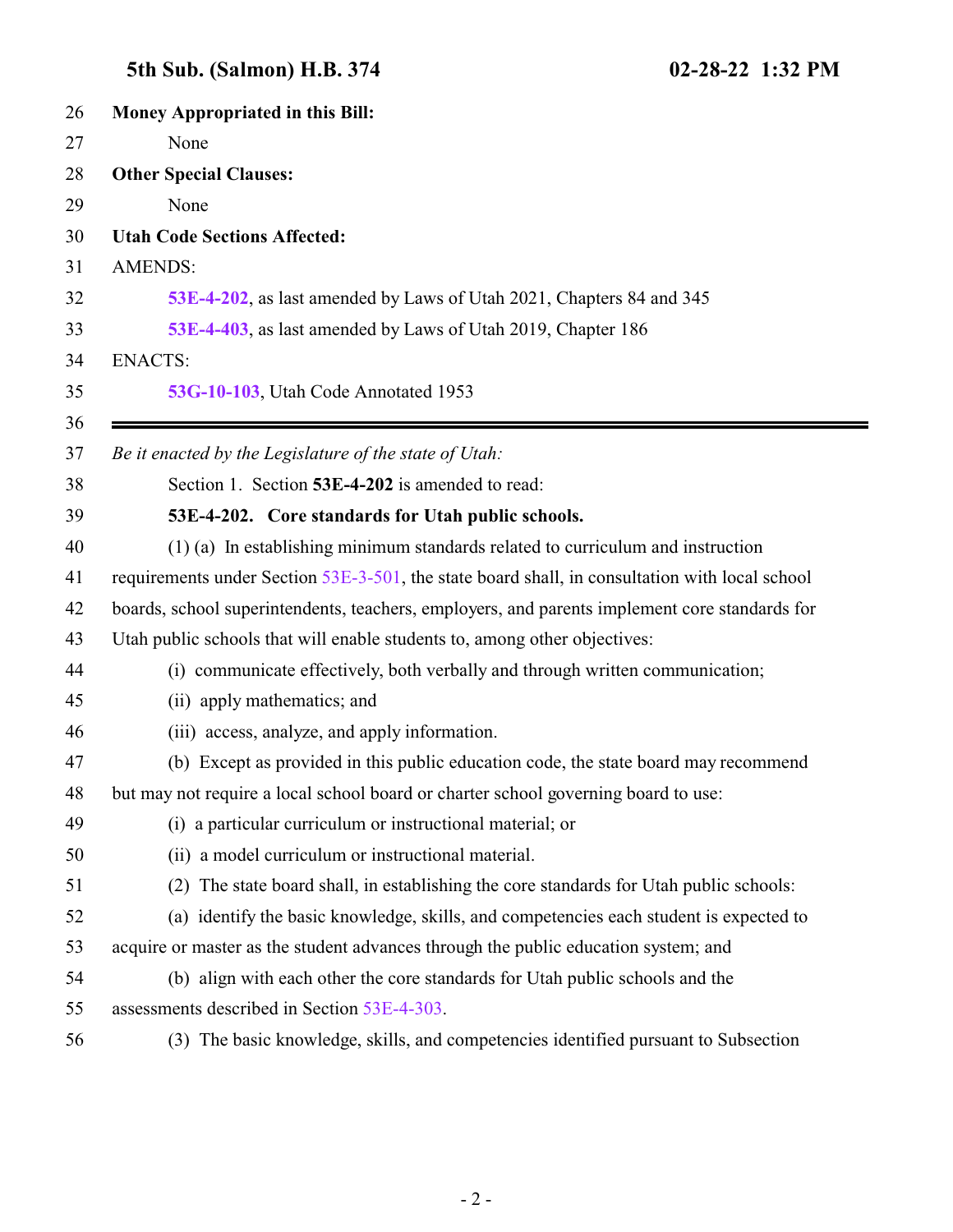### **02-28-22 1:32 PM 5th Sub. (Salmon) H.B. 374**

| 57 | $(2)(a)$ shall increase in depth and complexity from year to year and focus on consistent and    |
|----|--------------------------------------------------------------------------------------------------|
| 58 | continual progress within and between grade levels and courses in the basic academic areas of:   |
| 59 | (a) English, including explicit phonics, spelling, grammar, reading, writing,                    |
| 60 | vocabulary, speech, and listening; and                                                           |
| 61 | (b) mathematics, including basic computational skills.                                           |
| 62 | (4) Before adopting core standards for Utah public schools, the state board shall:               |
| 63 | (a) publicize draft core standards for Utah public schools on the state board's website          |
| 64 | and the Utah Public Notice website created under Section 63A-16-601;                             |
| 65 | (b) invite public comment on the draft core standards for Utah public schools for a              |
| 66 | period of not less than 90 days; and                                                             |
| 67 | (c) conduct three public hearings that are held in different regions of the state on the         |
| 68 | draft core standards for Utah public schools.                                                    |
| 69 | (5) LEA governing boards shall design their school programs, that are supported by               |
| 70 | generally accepted scientific standards of evidence, to focus on the core standards for Utah     |
| 71 | public schools with the expectation that each program will enhance or help achieve mastery of    |
| 72 | the core standards for Utah public schools.                                                      |
| 73 | (6) Except as provided in [Section] Sections 53G-10-103 and 53G-10-402, each school              |
| 74 | may select instructional materials and methods of teaching, that are supported by generally      |
| 75 | accepted scientific standards of evidence, that the school considers most appropriate to meet    |
| 76 | the core standards for Utah public schools.                                                      |
| 77 | (7) The state may exit any agreement, contract, memorandum of understanding, or                  |
| 78 | consortium that cedes control of the core standards for Utah public schools to any other entity, |
| 79 | including a federal agency or consortium, for any reason, including:                             |
| 80 | (a) the cost of developing or implementing the core standards for Utah public schools;           |
| 81 | (b) the proposed core standards for Utah public schools are inconsistent with                    |
| 82 | community values; or                                                                             |
| 83 | (c) the agreement, contract, memorandum of understanding, or consortium:                         |
| 84 | (i) was entered into in violation of Chapter 3, Part 8, Implementing Federal or National         |
| 85 | Education Programs, or Title 63J, Chapter 5, Federal Funds Procedures Act;                       |
| 86 | (ii) conflicts with Utah law;                                                                    |
| 87 | (iii) requires Utah student data to be included in a national or multi-state database;           |
|    |                                                                                                  |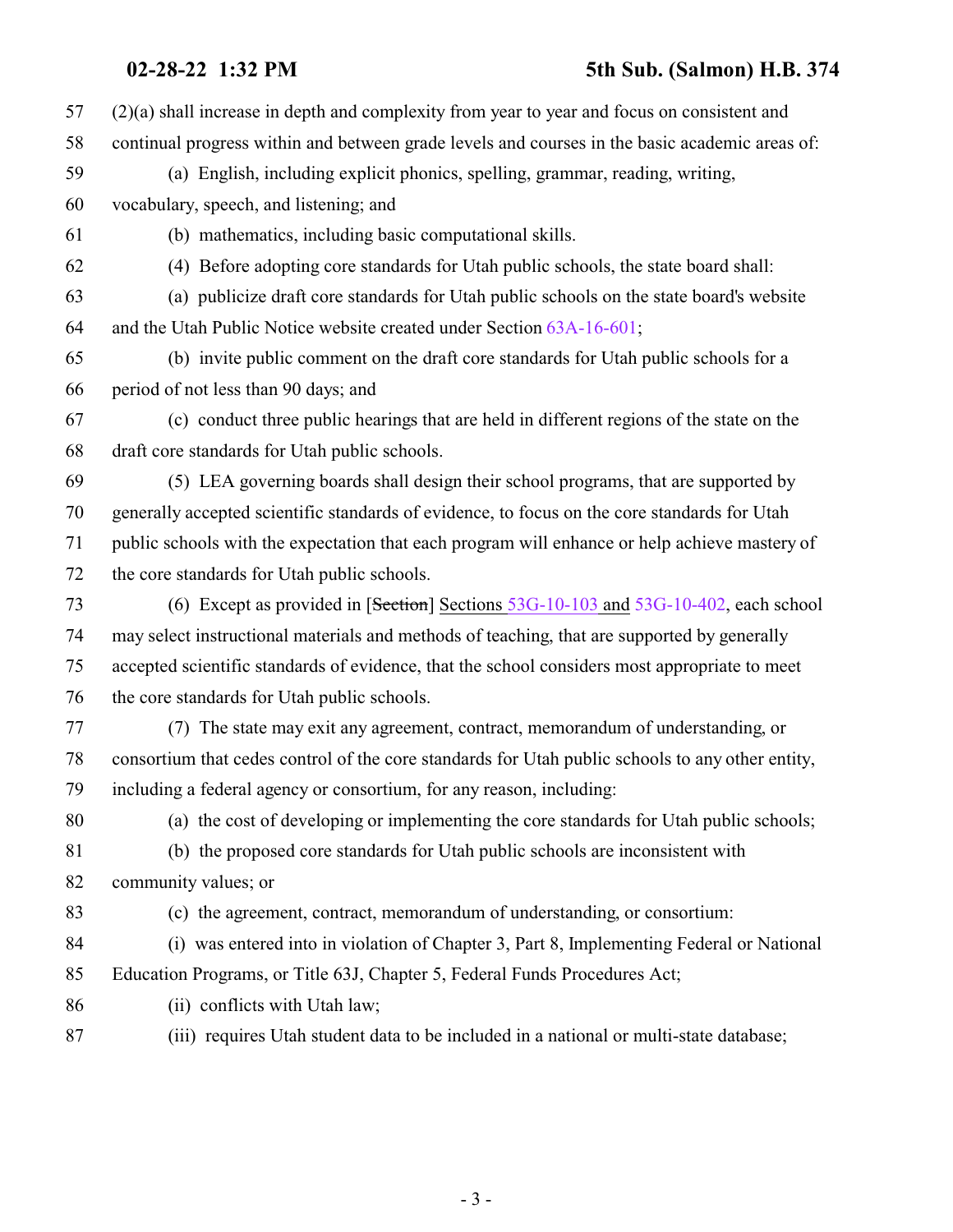### <span id="page-3-0"></span>**5th Sub. (Salmon) H.B. 374 02-28-22 1:32 PM**

| 88  | (iv) requires records of teacher performance to be included in a national or multi-state          |
|-----|---------------------------------------------------------------------------------------------------|
| 89  | database; or                                                                                      |
| 90  | (v) imposes curriculum, assessment, or data tracking requirements on home school or               |
| 91  | private school students.                                                                          |
| 92  | (8) The state board shall submit a report in accordance with Section $53E-1-203$ on the           |
| 93  | development and implementation of the core standards for Utah public schools, including the       |
| 94  | time line established for the review of the core standards for Utah public schools by a standards |
| 95  | review committee and the recommendations of a standards review committee established under        |
| 96  | Section 53E-4-203.                                                                                |
| 97  | Section 2. Section 53E-4-403 is amended to read:                                                  |
| 98  | 53E-4-403. Commission's evaluation of instructional materials --                                  |
| 99  | Recommendation by the state board.                                                                |
| 100 | (1) Semi-annually after reviewing the evaluations of the commission, the state board              |
| 101 | shall recommend instructional materials for use in the public schools.                            |
| 102 | (2) The standard period of time instructional materials shall remain on the list of               |
| 103 | recommended instructional materials shall be five years.                                          |
| 104 | (3) Unsatisfactory instructional materials may be removed from the list of                        |
| 105 | recommended instructional materials at any time within the period applicable to the               |
| 106 | instructional materials.                                                                          |
| 107 | (4) Except as provided in [Section] Sections 53G-10-103 and 53G-10-402, each school               |
| 108 | shall have discretion to select instructional materials for use by the school. A school may       |
| 109 | select:                                                                                           |
| 110 | (a) instructional materials recommended by the state board as provided in this section;           |
| 111 | 0r                                                                                                |
| 112 | (b) other instructional materials the school considers appropriate to teach the core              |
| 113 | standards for Utah public schools.                                                                |
| 114 | Section 3. Section 53G-10-103 is enacted to read:                                                 |
| 115 | 53G-10-103. Sensitive instructional materials.                                                    |
| 116 | $(1)$ As used in this section:                                                                    |
| 117 | (a) (i) "Instructional material" means a material, regardless of format, used:                    |
|     |                                                                                                   |

<span id="page-3-1"></span>(A) as or in place of textbooks to deliver curriculum within the state curriculum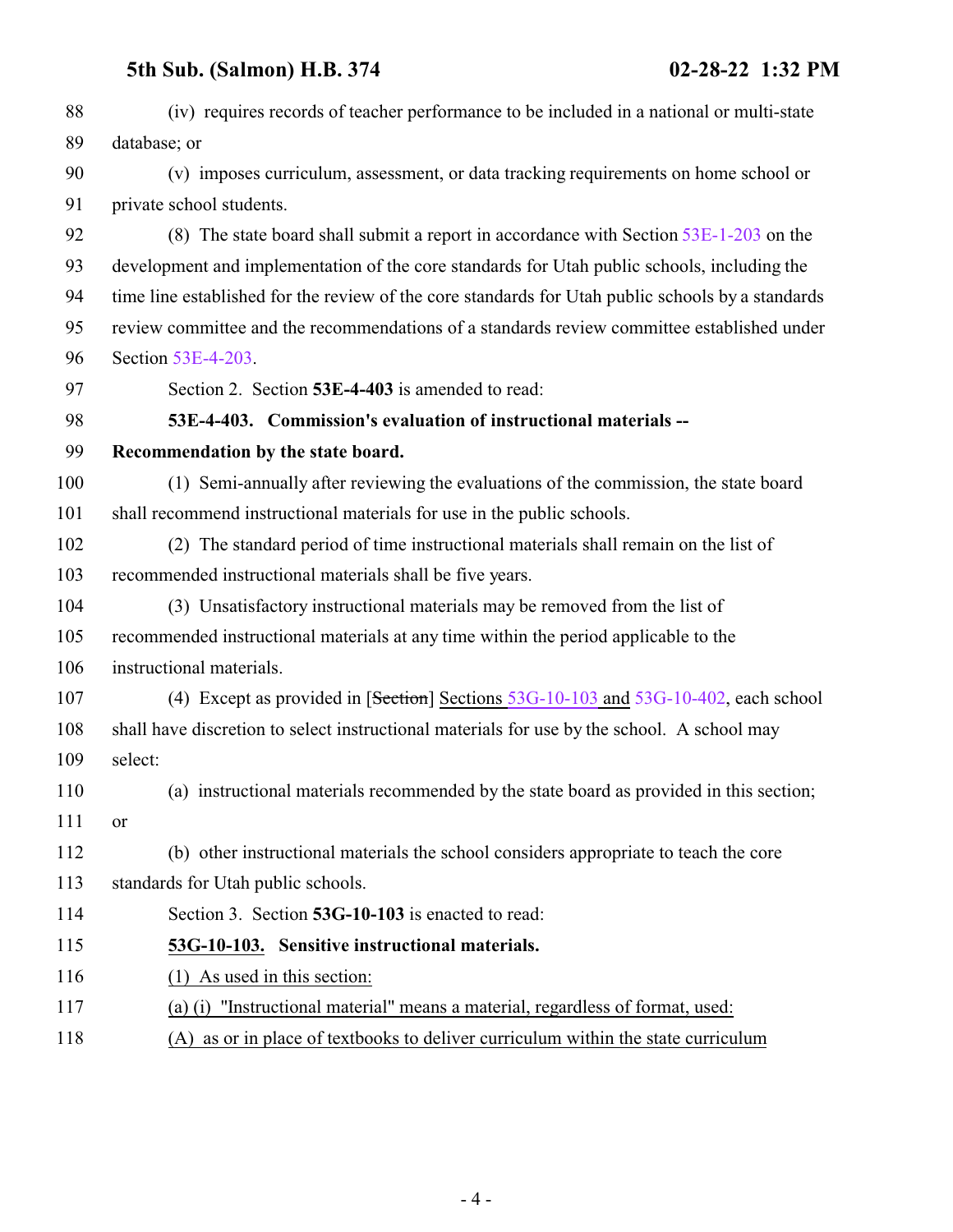| 119 | framework for courses of study by students; or                                                |
|-----|-----------------------------------------------------------------------------------------------|
| 120 | (B) to support a student's learning in the school setting.                                    |
| 121 | "Instructional material" includes reading materials, handouts, videos, digital<br>(ii)        |
| 122 | materials, websites, online applications, and live presentations.                             |
| 123 | (b) "LEA governing board" means:                                                              |
| 124 | for a school district, the local school board;<br>$\left( i\right)$                           |
| 125 | for a charter school, the charter school governing board; or<br>(i)                           |
| 126 | for the Utah Schools for the Deaf and the Blind, the state board.<br>(iii)                    |
| 127 | "Material" means the same as that term is defined in Section 76-10-1201.<br>(c)               |
| 128 | "Minor" means any person less than 18 years old.<br>(d)                                       |
| 129 | "Public school" means:<br>(e)                                                                 |
| 130 | a district school;<br>$\left( i\right)$                                                       |
| 131 | a charter school; or<br>(i)                                                                   |
| 132 | (iii) the Utah Schools for the Deaf and the Blind.                                            |
| 133 | (f) (i) "School setting" means, for a public school:                                          |
| 134 | $(A)$ in a classroom;                                                                         |
| 135 | (B) in a school library; or                                                                   |
| 136 | on school property.<br>(C)                                                                    |
| 137 | (ii) "School setting" includes the following activities that an organization or individual    |
| 138 | or organization outside of a public school conducts, if a public school or an LEA sponsors or |
| 139 | requires the activity:                                                                        |
| 140 | $(A)$ an assembly;                                                                            |
| 141 | (B) a guest lecture;                                                                          |
| 142 | (C) a live presentation; or                                                                   |
| 143 | an event.<br>(D)                                                                              |
| 144 | $(g)$ (i) "Sensitive material" means an instructional material that is pornographic or        |
| 145 | indecent material as that term is defined in Section 76-10-1235.                              |
| 146 | "Sensitive material" does not include an instructional material:<br>(ii)                      |
| 147 | that an LEA selects under Section 53G-10-402;<br>(A)                                          |
| 148 | for medical courses;<br>(B)                                                                   |
| 149 | for family and consumer science courses; or<br>(C)                                            |